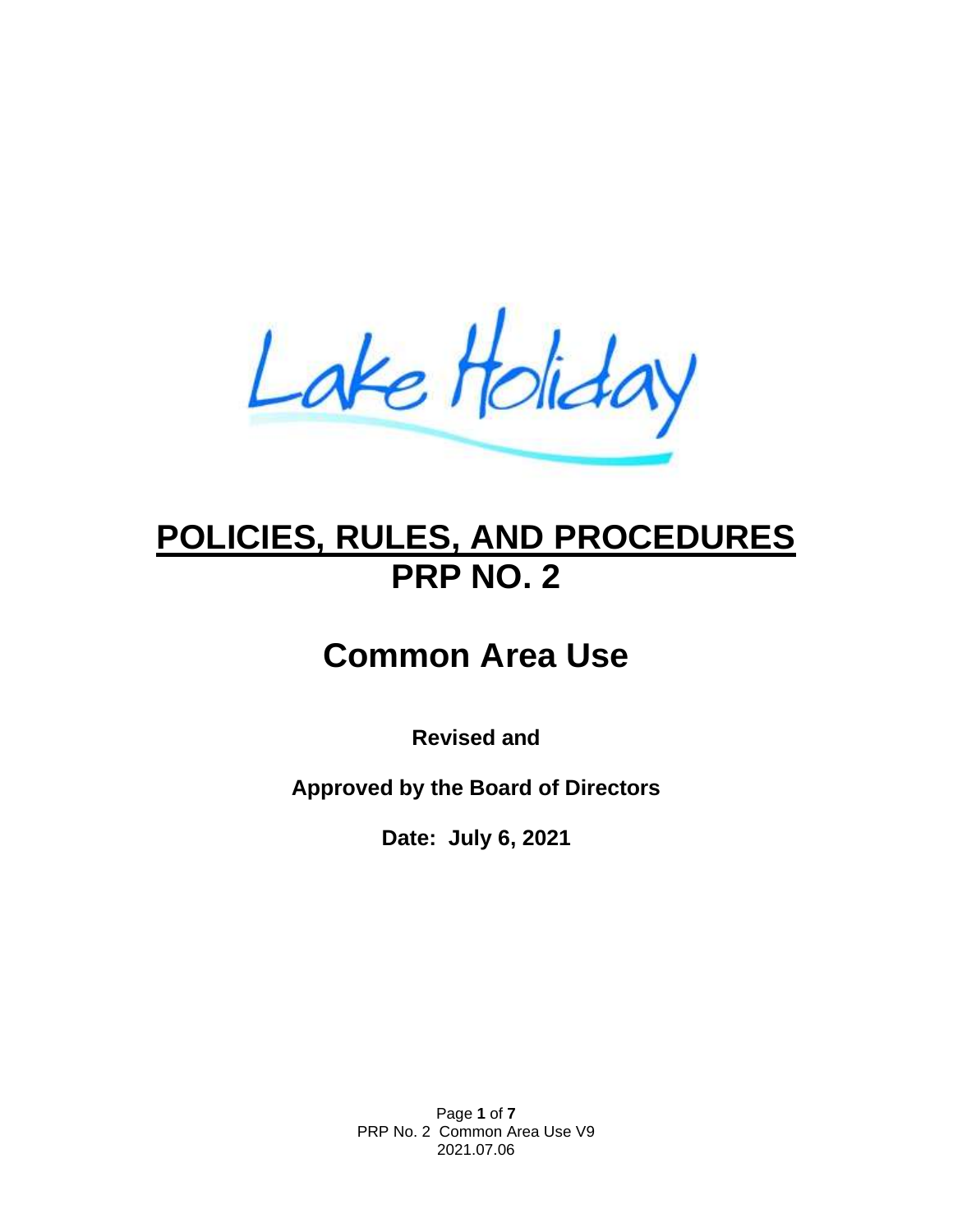## **Table of Contents**

| SECTION B. LAKE SWIMMING & PICNICKING GUIDELINES 4  |  |
|-----------------------------------------------------|--|
|                                                     |  |
| SECTION D. AUTHORIZED VENDOR RULES AND GUIDELINES 5 |  |
|                                                     |  |
|                                                     |  |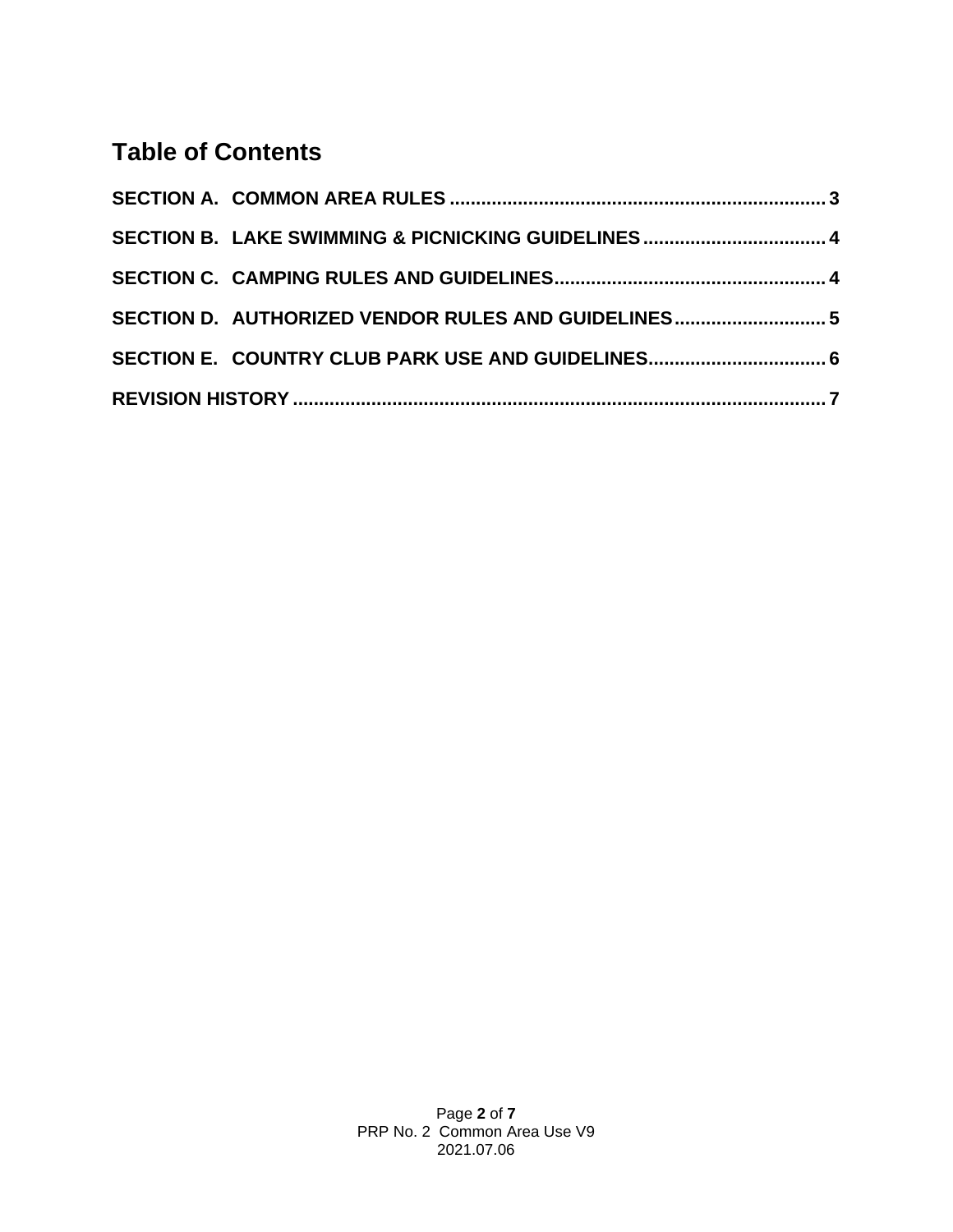### **PRP NO. 2 COMMON AREA USE**

The common area recreational amenities consist of the lake, beaches, roadways, picnic areas, camping areas, volleyball, tennis, and basketball courts, playground, marina and boat ramp, baseball field, Country Club Park (former golf course property), which has a dog park, disc golf course, gravel walking trails, horseshoe pits and bocce ball court, the Southside Nature Preserve, a forested undeveloped green space with hiking trails on the southwest side of the community, the property along Redland Road between the bus stop and community entrance which includes the boat & RV storage areas, community garden and clubhouse.

All common area amenities are for the use and enjoyment of association members in good standing**. A property owner or resident must be present with guests at all times.**

It is the member's responsibility to keep their family and guests safe when using the recreational facilities. Children under the age of 12 should be accompanied and supervised by an adult (age 18+) at all times.

**Call 911 in case of an emergency. There are two AEDs (automated external defibrillator) in the community. One is mounted on the wall on the lower level of the clubhouse near the snack shop. The other is at the gatehouse.**

#### <span id="page-2-0"></span>**SECTION A. COMMON AREA RULES**

- 1. No alcoholic beverages are permitted on the beaches or at the marina.
- 2. Parking permitted in approved areas only, which includes but are not limited to: clubhouse parking lot, bus stop, Country Club Park, and parking areas at beach locations.
- 3. No open fires are allowed. Use of cooking grills while in the marina area is prohibited.
- 4. Do not feed the waterfowl.
- 5. No glass containers permitted on any beach area.
- 6. Quiet time begins at 9:00 pm and continues until 6:00 am daily. "Quiet time" is defined as the period of time when excessive noise is prohibited. In general this includes music, loud voices and the operation of any mechanical equipment. Please see Frederick County Code Chapter 118. Noise for further details, definitions, and enforcement. Call the Sheriff's Department to report noise disturbances.
- 7. Documented certified service dogs are permitted in common areas accompanied by their owners. All other dogs are permitted on common areas EXCEPT for Beach I and II, picnic areas, sports fields/courts, and playgrounds.
- 8. Discharge of fireworks within the community is prohibited with exception of planned commercial public displays with prior approval of the Board of Directors.
- 9. Neither planting nor removal of landscaping of any kind is permitted on any common area with exception of the Community Garden and by the Garden Club. (e.g. trees, bushes, flowers, etc.)
- 10. Smoking is prohibited in Country Club Park and in the Southside Nature Preserve due to the threat of grassfires. Smoking is also prohibited on all the beaches.

Page **3** of **7** PRP No. 2 Common Area Use V9 2021.07.06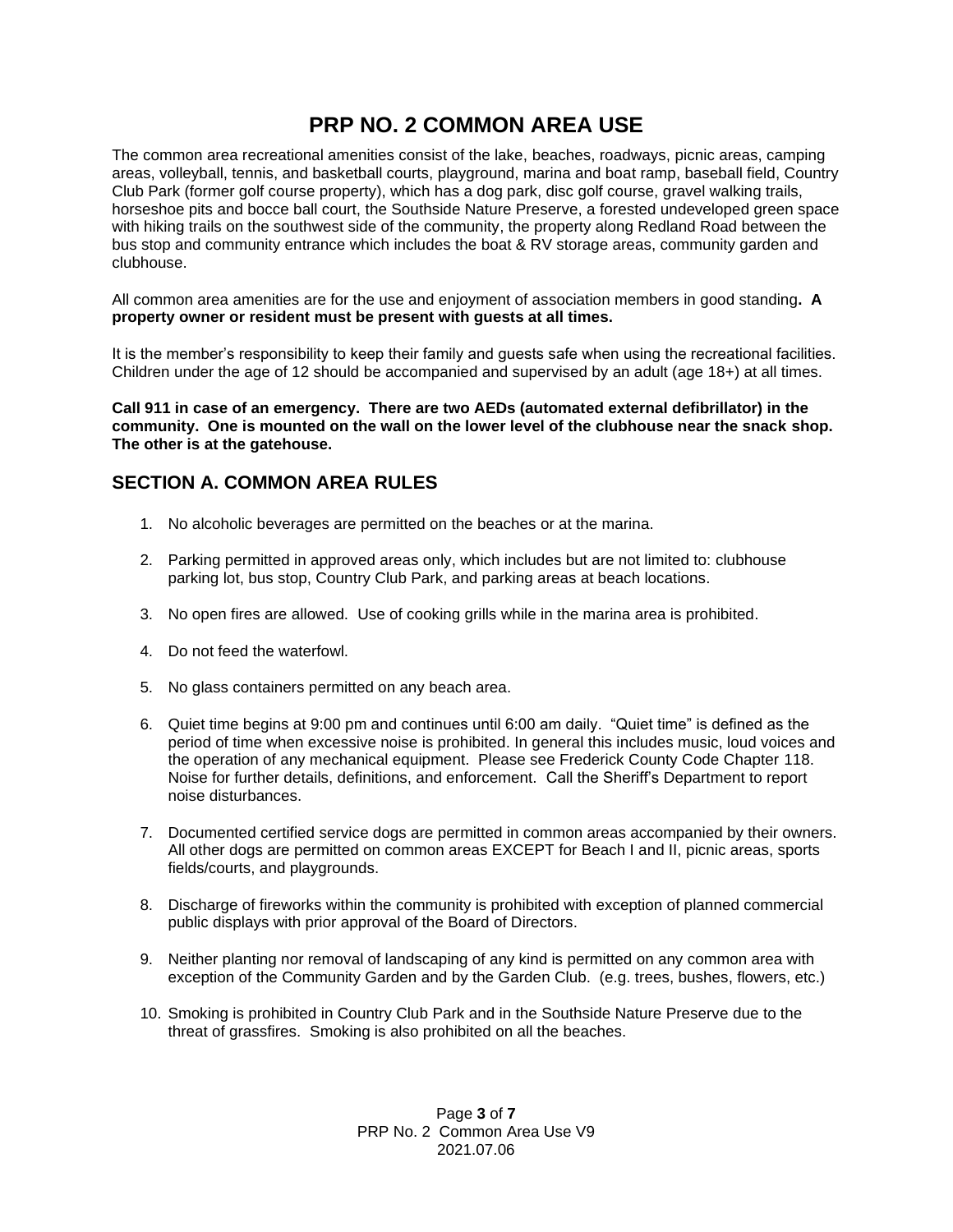- 11. Trails courtesy cyclists and runners are required to give pedestrians ahead the right-of-way. Passing is permitted only after offering a clear verbal indication of your approach, passing only when a clear, safe opportunity is presented.
- 12. Do not harm or destroy any native wildlife, naturally occurring vegetation, or domestic animals.
- 13. No member may place permanent structures (e.g. playsets, sheds, garages) on Associationowned property/common area without prior written approval from the Board of Directors.

#### <span id="page-3-0"></span>**SECTION B. LAKE SWIMMING & PICNICKING GUIDELINES**

- 1. Swimming in the lake is at the user's own risk at all times. Use caution and be aware of changing water depths in the lake as the bottom slopes downward, oftentimes close to the shore.
- 2. Use caution when making entry into the water. One should never swim alone and always use the buddy system. Weaker swimmers should stay in chest-deep water and not use flotation devices in deeper water. Non-swimmers and weak swimmers should wear U.S. Coast Guard approved personal flotation devices (PFDs) while in the water.
- 3. Children that are not toilet-trained must wear swim diapers in the water to prevent the spread of bacterial illnesses and possible closure of the beach areas.
- 4. At the first sign of lightening or thunder, exit the water and all other areas and immediately seek safe shelter indoors.
- 5. It is recommended that footwear be worn in the picnic and beach areas. All trash must be placed in appropriate refuse containers.
- 6. Please use caution and be courteous during boat launch and recovery operations at the marina.
- 7. The bathrooms outside the lower level of the clubhouse close during the season (Memorial Day weekend through Labor Day) at 10:00 p.m. The bathrooms are closed out-of-season. A portable toilet is available at the marina and near the camping sites and beach on the south side.
- 8. Tables at the picnic area are not reserved and are available on a first-come, first-served basis.
- 9. The picnic area may be used for group get-togethers and parties. A list of 6 or more invited non-Member guests is required at the Front Gate with the Member's reservation request form at least 48 hours before the scheduled event. The list will be posted at the gate to facilitate entry by guests.
- 10. All sports courts available on a first-come, first-served basis. If others are waiting to use a court, please limit your usage to one hour.
- 11. **Call 911 in case of an emergency.**

#### <span id="page-3-1"></span>**SECTION C. CAMPING RULES AND GUIDELINES**

Camping is an amenity enjoyed by association members and guests at the designated area on the south side of the lake. Charcoal and gas grills are permitted and a special container is provided for the disposal of ashes and/or hot coals; however no open fires are permitted. All campers are expected to respect the danger of fire and exercise extreme caution.

> Page **4** of **7** PRP No. 2 Common Area Use V9 2021.07.06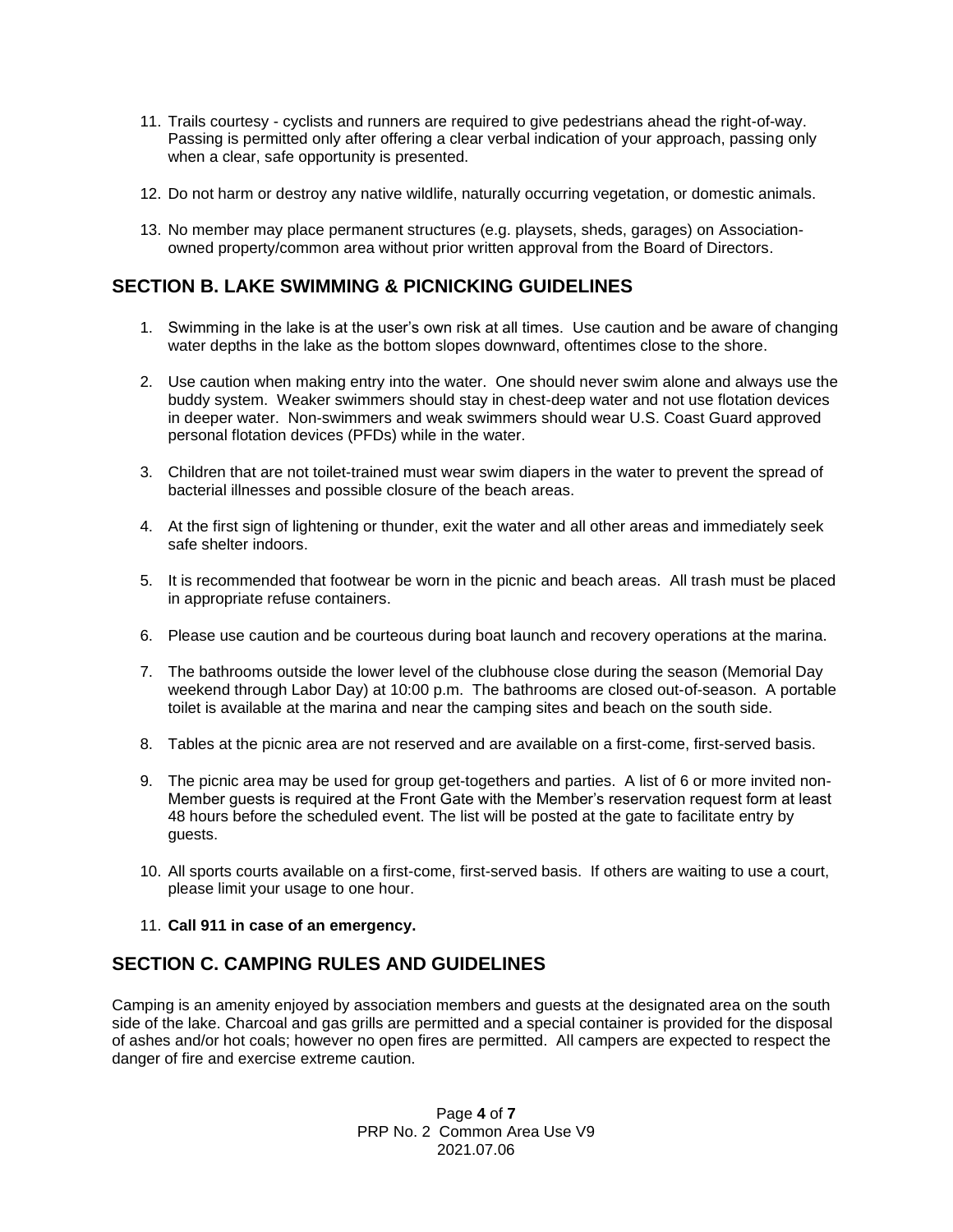Campers are responsible for following the camping rules. Campers are expected to maintain a clean and safe campground. Members must be present with their guests at all times. The guest list is limited to six (6) persons including residents and children unless specifically authorized by the Board of Directors.

- 1. All assessments and fees must be current at the time of application for use of campsites.
- 2. No less than one week in advance, Members must provide a written request, a \$40.00 check or money order deposit, and \$5.00 per day usage fee per campsite in order to make a reservation. The \$40 deposit will be returned upon inspection of the campsite provided there were no violations of rules. Reservations will not be taken more than three (3) months in advance. The maximum overnight camping stay is two weeks (14 days). You may request a specific campsite(s), numbered 1 through 9. There is a 14 day required waiting period before you can rent a campsite again.
- 3. Camping sites are located to the right of the numbered post as you face the lake. RVs and similar vehicles must pull straight into their site.
- 4. A camping permit issued by the association office must be displayed on the owner's tent or RV at all times. If there is no permit or the permit has expired, all personal property on the campsite will be removed and brought to the Association office. The Member having made the reservation shall be responsible for all costs associated with disposal and/or storage of personal property left behind. All personal property must be removed from the campsite at the end of the reservation.
- 5. Be respectful of others and keep your noise level down. Sound carries easily over the water. No loud music or other disruptive noise from 9:00 p.m. until 6:00 a.m. daily.
- 6. All refuse must be picked up and disposed of in the trash receptacles provided.
- 7. Boats may be docked overnight near the campsites when a dock is available and only when the owner of the boat occupies a campsite.
- 8. All LHCC Boating Rules and Regulations apply (PRP-3).
- 9. **Call 911 in case of an emergency.**

#### <span id="page-4-0"></span>**SECTION D. AUTHORIZED VENDOR RULES AND GUIDELINES**

- 1. A vendor is defined as a business who wishes to sell its products to members. A vendor shall provide his/her own equipment and supplies for operating its business on the premises.
- 2. A vendor will only set up in a designated space on the common area. This designation will be determined by the General Manager and his agents.
- 3. Vendors must be authorized by the General Manager to sell on common area. The vendor will be required to sign a hold harmless indemnification agreement, provide a copy of the declaration page of the vendor's liability insurance policy with LHCC listed as an additional insured and fill out an application with necessary contact information.
- 4. All vendor equipment and supplies must be removed from the common area at the end of each vending day. If the vendor will be selling for more than one consecutive day and has a vehicle or trailer from which its sales are transacted, arrangements may be made to remain in place until the sales are completed for that period. Clean-up on a daily basis is the responsibility of the vendor prior to departing the LHCC premises.

Page **5** of **7** PRP No. 2 Common Area Use V9 2021.07.06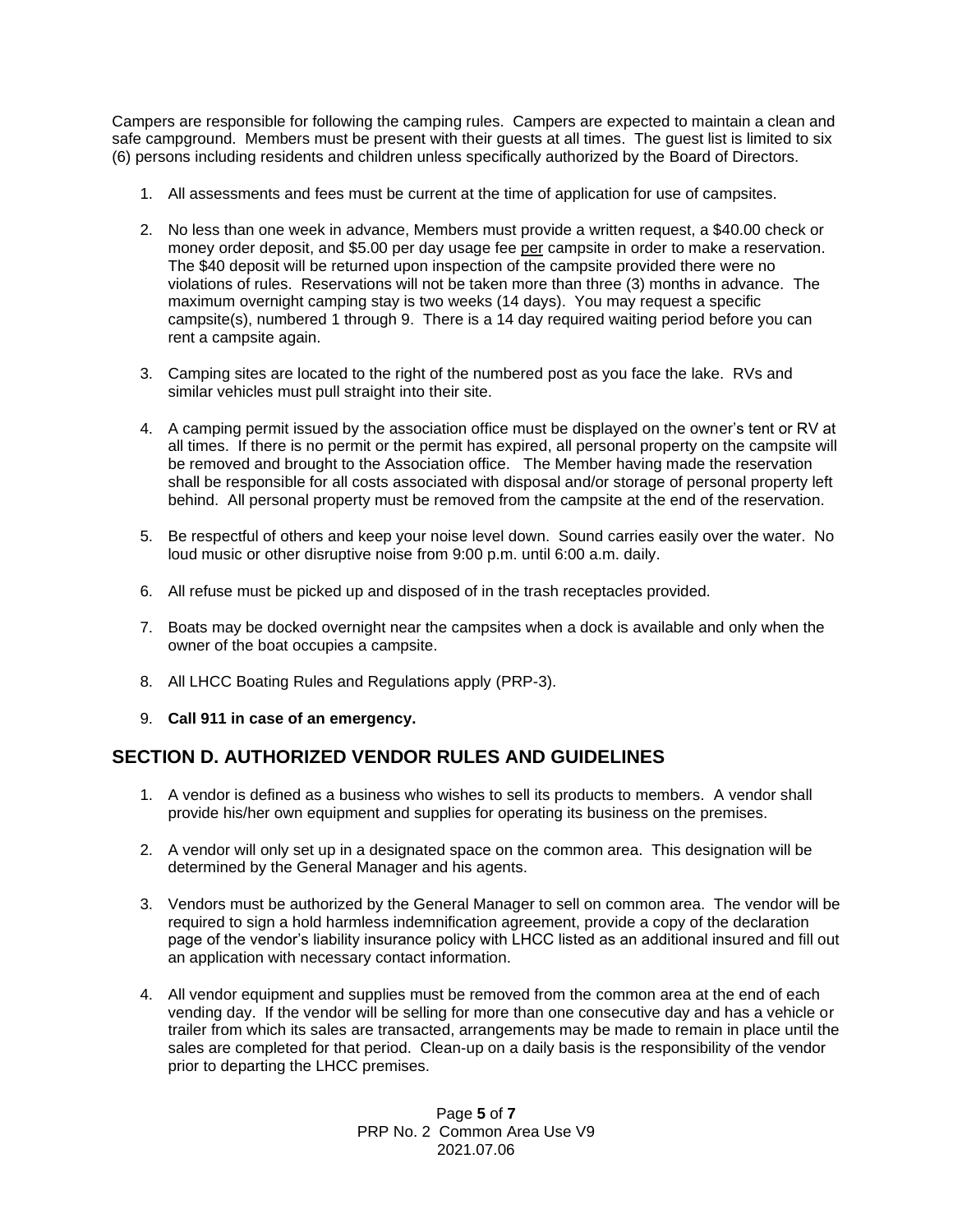- 5. All LHCC Rules and Regulations apply to vendors. Serious infractions may result in the loss of permission to conduct business at Lake Holiday.
- 6. It is solely the vendor's responsibility to ensure the safety of patrons while they are purchasing products at the vendor's station on the common area.
- 7. **Call 911 in case of an emergency.**

### <span id="page-5-0"></span>**SECTION E COUNTRY CLUB PARK USE AND GUIDELINES**

The former golf course property may be used for recreational activities such as walking, running, jogging, hiking, cycling, exercise of pets on-leash, picnicking, sports in open areas, catch-and-release fishing, photography, operation of electronically controlled remotely-piloted aerial and aquatic vehicles, and more. The park contains a disc golf course, horseshoe pits, bocce ball court, walking trails and a dog park. See the sign at the entrance of the dog park for rules. Please always pick up after your dog.

- 1. All prohibitions and restrictions previously written herein apply to Country Club Park. Please respect the rights and privacy of private property owners. Please enter and exit the park where it abuts a roadway or at the gravel parking area. With the express permission of any property owner, you may enter through that owner's property.
- 2. Keep noise to a minimum and do not encroach on any private property. **Call 911 in case of an emergency.**

#### DOG PARK RULES & REGULATIONS

- 1. Users of the dog park do so at their own risk. LHCC does not provide supervision of dog park visitors and shall not be held liable for any injury or damage caused by any person or any dog on or off leash. Dog owners and handlers are legally and financially responsible for the consequences of their dog's behavior and must comply with all applicable ordinances, regulations, and laws governing dogs. Violators of these Rules and Regulations are subject to immediate removal from the dog park.
- 2. The dog park will be open from dawn to dusk. Occupancy at any other time is prohibited. The dog park will be closed during periods of routine maintenance or when LHCC determines that hazardous conditions exist or that a health issue is present that may be hazardous to people or dogs.
- 3. Each dog must wear a collar with a current license tag and a current rabies vaccination tag.
- 4. A handler must use a leash when transitioning a dog to and from the dog park and when in the entrance/egress areas of the dog park. Dogs must be off leash while within the dog park. A handler may have a maximum of 2 dogs within a dog park area, must carry a leash for each dog, and must maintain visual contact and voice control over each dog at all times.
- 5. The small dog area is for dogs weighing less than 30 lbs. and the large dog area is for dogs weighing 30 lbs. or more.

Page **6** of **7** PRP No. 2 Common Area Use V9 2021.07.06